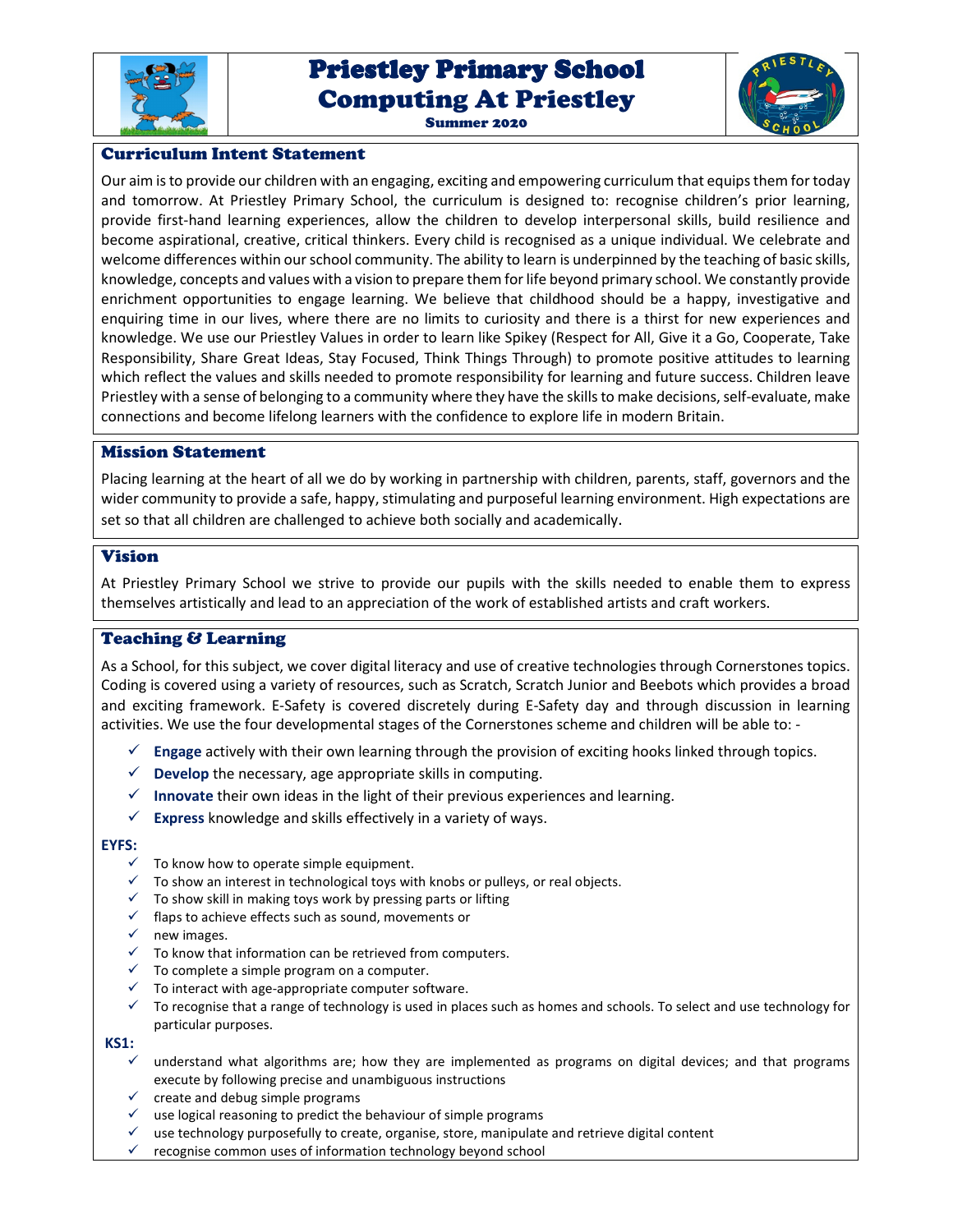use technology safely and respectfully, keeping personal information private; identify where to go for help and support when they have concerns about material on the internet or other online technologies

#### **KS2:**

- $\checkmark$  design, write and debug programs that accomplish specific goals, including controlling or simulating physical systems; solve problems by decomposing them into smaller parts
- $\checkmark$  use sequence, selection, and repetition in programs; work with variables and various forms of input and output
- $\checkmark$  use logical reasoning to explain how some simple algorithms work and to detect and correct errors in algorithms and programs
- $\checkmark$  understand computer networks including the internet; how they can provide multiple services, such as the world-wide web; and the opportunities they offer for communication and collaboration
- $\checkmark$  use search technologies effectively, appreciate how results are selected and ranked, and be discerning in evaluating digital content
- $\checkmark$  select, use and combine a variety of software (including internet services) on a range of digital devices to design and create a range of programs, systems and content that accomplish given goals, including collecting, analysing, evaluating and presenting data and information.
- $\checkmark$  use technology safely, respectfully and responsibly; recognise acceptable/unacceptable behaviour; identify a range of ways to report concerns about content and contact

## Planning

### **EYFS:**

Planning will be on the relevant plan for EYFS.

#### **KS1 and KS2:**

- $\checkmark$  Planning will work through the Intended Curriculum Learning Intentions.
- $\checkmark$  Planning will be taken from Cornerstones and Twinkl and recorded on the Medium-Term Plan.

Differentiation is the process by which curriculum objectives, teaching methods, assessment methods and learning activities are planned, where appropriate, to cater for the learning needs of the individual student. To provide for this basic entitlement, pupils in the same group have learning opportunities matched to their needs with teaching taking into account the differences in learner characteristics. This in turn requires flexible planning, careful assessment and the provision of a variety of approaches to learning and teaching. Mixed ability teaching implies that all abilities must be catered for when planning a lesson.

- $\checkmark$  Differentiation of Resources
- $\checkmark$  Differentiation by Task
- $\checkmark$  Differentiation by Support
- $\checkmark$  Differentiation by Response/Outcome

#### Resources

Currently in school, teachers and children have access to wireless internet, Interactive Clevertouch boards in all classrooms, a computer suite equipped with 16 monitors, plus microphones and speakers, a class set of iPads, a class set of ASUS Slate tablets, a variety of digital cameras/recording devices, control hardware – Beebots, variety of software that supports skills across the curriculum.

Adults in school take responsibility for ensuring equipment which needs charging is plugged in for the next person to use.

If the resources you require are not there, please inform the Computing Subject Leader immediately so an order can be placed with the office.

## Marking & Feedback

Feedback is given verbally during the speaking and listening and reading processes. Evidence will be stored on Pupil Shared in class folders or in books. In books work will be marked with a positive comment in green. Next steps will be recorded in blue, as appropriate. Next steps will be necessary if the topic being taught follows a series of sessions that are linked together.

#### Assessment

Assessment for Learning will take place in the sessions. Summative assessment will take place twice a year (Term 4 and 6) and be recorded on the Cornerstones tracker. Pupil conferencing will take place (terms 2, 4 and 6) to identify the child's perspective of their learning and progress.